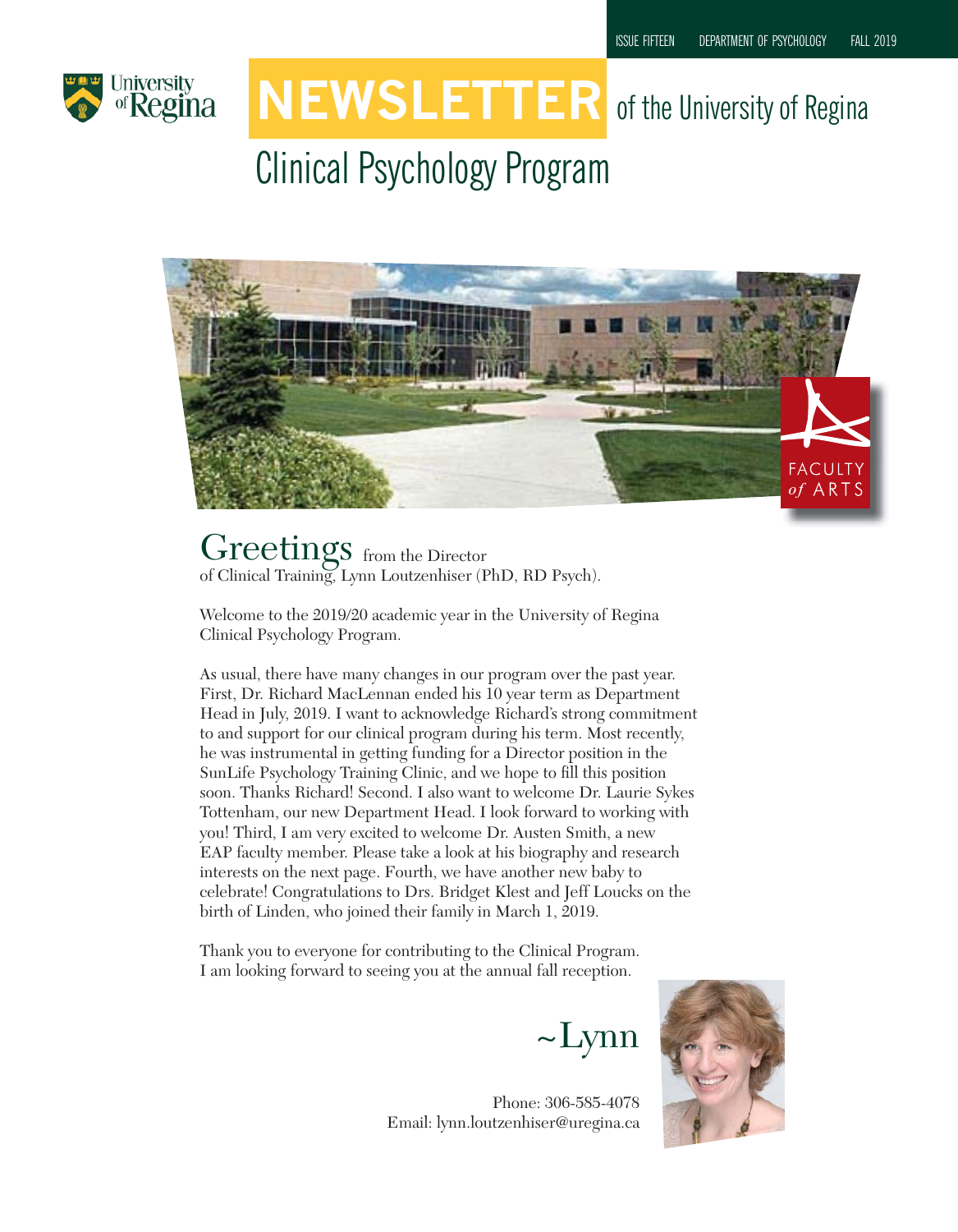### 2019-2020 Clinical Seminar Series Schedule

(please hold the following dates in SunLife Financial Psychology clinic, CW 020):

The schedule is as follows:

| Fall 2019 Dates                                  | <b>Speaker</b>                                   | <b>Topic</b>                                                                       |
|--------------------------------------------------|--------------------------------------------------|------------------------------------------------------------------------------------|
| Thursday, September 19th                         | Schizophrenia Society<br>of Saskatchewan         | The Experience of Living with<br>Schizophrenia                                     |
| Thursday, October 3rd                            | Ms. Lynn Thera                                   | Sexual Violence/Assault Response                                                   |
| Wednesday, November 13th<br>***3:30 - 4:30 PM*** | Ms. Alison Campbell &<br>Mr. Ian MacAusland-Berg | Acceptance and Commitment<br>Therapy (ACT)                                         |
| Thursday, December 5th<br>***5:00 - 6:00 PM***   | Dr. Amy Hampton                                  | Suicide Assessment and Working<br>with Suicidal Clients                            |
| <b>Winter 2020 Dates</b>                         |                                                  |                                                                                    |
| Thursday, January 16th                           | Dr. Dufton Lewis                                 | Dialectical Behavior Therapy (DBT)                                                 |
| Thursday, February 27th                          | Ms. Danaka Schindelka                            | Transitioning as a Reg. Psychologist<br>from the Public Sector to Private Practice |
| Thursday, March 19th                             | Emily Boughner<br>& Nichole Faller               | Comprehensive Exam Presentation                                                    |
| Thursday, April 2nd                              | Julia Grummisch<br>& Stephanie Korol             | <b>APPIC</b> Application                                                           |

#### **NOTES**:

- 1. All seminars will take place from 4:00-5:00 PM in the Sun Life Financial Psychology Training Clinic Board Room in College West building (CW 020), with the exception of **Wednesday November 13th** and **Thursday, December 5th**. Pleasse refer to the above schedule for details.
- 2. Please note that the November seminar will take place on **Wednesday November 13th**. All other seminars will take place on a Thursday of each month.
- 3. Ms. Danaka Schindelka request that each student prepares at least one question for her presentation related to the topic of working in the public section versus private practice. I will send an email in December to gather the questions.
- 4. All students are **required** to attend seminars, with the exceptions of those students who have successfully completed their comprehensive exams and those students who are currently completing their pre-doctoral internships or out-of-town placements.

### Welcome our new faculty member to our EAP program



Dr. Austen Smith received his PhD in Spring of 2018 from the University of Saskatchewan in Cognition & Neuroscience, under the supervision of Dr. Lorin Elias. He studies visual perception, using eye tracking to investigate biases of visual attention in aesthetics, while driving, and in populations who read from right-to-left (e.g. Farsi).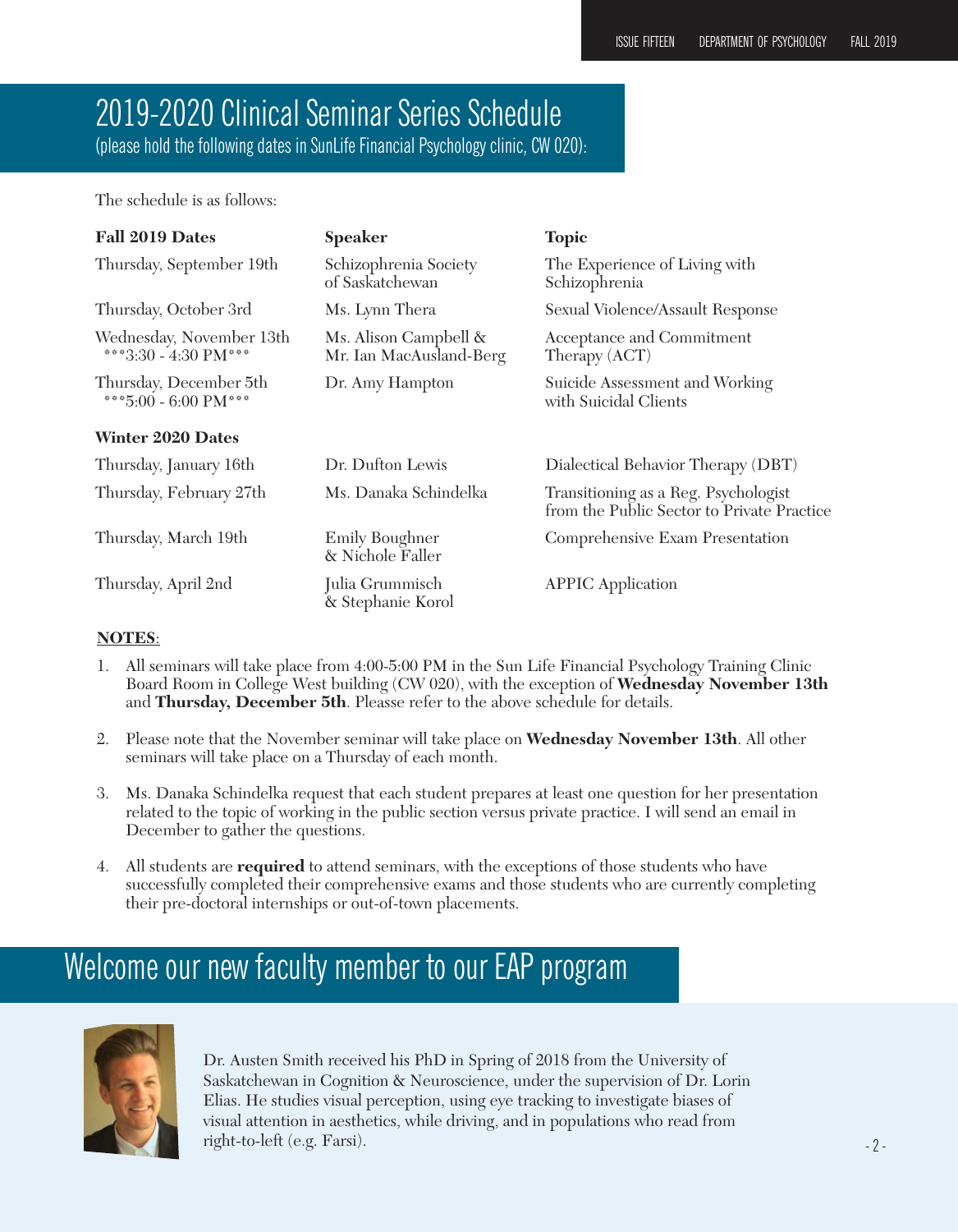### Please help me welcome the following new MA students to our program



CYNTHIA BECK Supervisor: Dr. H. Hadjistavropoulos



CHRISTINE BUENO Supervisor: Dr. S. Beshai



DANIELLE CAISSIE Supervisor: Dr. K. Wright



ROBYN SHIELDS Supervisor: Dr. N. Carleton



VIVIAN TRAN Supervisor: Dr. T. Hadjistavropoulos



EMILY WINTERS Supervisor: Dr. T. Hadjistavropoulos

### Please congratulate the following students who have defended their MA theses



ISAAC HAHN Title: Are you Certain it is that bad? Examining the Role of Intolerance of Uncertainty in the Experience of Pain. Supervisor: Dr. S. Beshai



HILARY POWER Title: Informing The Development of An Internet-Delivered Mental Health Program for Youth With Cystic Fibrosis: A Qualitative Study Supervisor: Dr. Kristi D. Wright



VANESSA PEYNENBURG Title: Perceptions of and Preference for Internet-Delivered Cognitive Behaviour Therapy Among Post-Secondary Students.

Supervisor: Dr. H. Hadjistavropoulos



ASHLEY ETHIER Title: The Influence of Hormonal Fluctuation on Stress-Induced Smoking Cravings in Women Supervisor: Dr. J. Gordon



HANNAH ANSLEY Title: So What Happened to You?" A Pilot Study Examining the Impact of Ableist Microaggressions on Individuals with Disabilities Supervisor: Dr. B. Klest



RHONDA STOPYN Title: Facial Cues of Pain in Older Adults: Predicting The Accuracy of Observer Pain Ratings Supervisor: Dr. T. Hadjistavropoulos

### Congratulations to all students who held external funding this year

- Hilary Power won an Cystic Fibrosis Foundation scholarship
- CIHR Andréanne Angehrn, Michael Edmonds, Julia Grummisch, Joelle Soucy, Mabel Yu, Christine Bueno
- SSHRC Hannah Anstey, Ashley Balsom, Nicole del Rosario, Kailey DeLucry, Chet Hembroff, Cynthia Beck, Cody Fogg, Danielle Caissie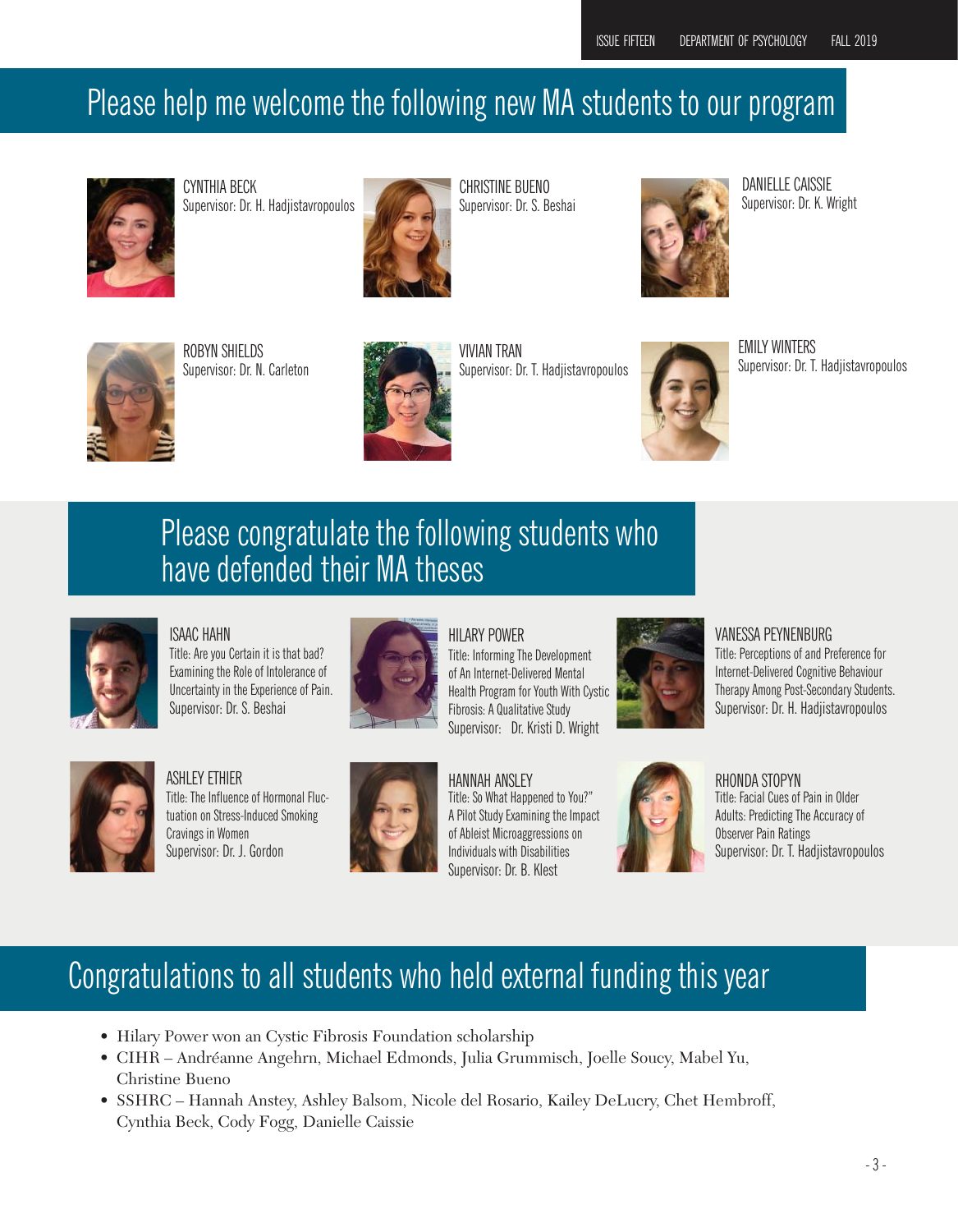### Clinical Training

As you will see below students have been very busy with clinical training this year. We are very grateful to all of the supervisors that have worked with the students and invested in the future of clinical psychology!

#### **FOUR MONTH INTERNSHIP**

The following students completed the four month internship in 2018-2019:

• Hilary Power – Memorial University of Newfoundland Student Wellness and Counselling Centre in St. John's, NL – Supervisor: Lester Marshall, M.Ed., R.Psych.

• Hannah Anstey – Child and Youth Integrated Service Delivery Team in Charlotte County, New Brunswick – Supervisor: Heidi Fitzgerald, M.Sc., C.Psych.

• Adam Iskric – Regina Qu'Appelle Health Region, Mental Health Clinic – Supervisor: Dr. Amy Janzen-Claude, R.D.Psych.

• Rachel Krakauer – Rogers Behavioral Health Inc. (Skokie) in Chicago, IL – Supervisor: Dr. Paula Young, LCP, ACT

• Vanessa Peynenburg – Centre for Autism Services of Alberta in Edmonton, AB – Supervisor: Dr. Michael Stolte, R.Psych.

• Rhonda Stopyn – Regina Qu'Appelle Health Region, Child and Youth Services – Supervisors: Ms. Mona Flood, M.A., R.Psych. & Dr. Dr. Bruce Gordon, R.D.Psych.

#### **DOCTORAL CLINICAL PLACEMENTS**

The following students completed a PhD practicum in 2018-2019:

• Natasha Galant – Regina Qu'Appelle Health Region, Mental Health Clinic – Supervisor: Dr. Amy Janzen-Claude, R.D.Psych.

• Melissa Wuerch – Regina Qu'Appelle Health Region, Mental Health Clinic – Supervisor: Dr. Amy Janzen-Claude, R.D.Psych.

• Emily Boughner – Regina Qu'Appelle Health Region, Mental Health Clinic – Supervisor: Dr. Amy Janzen-Claude, R.D.Psych.

• Julia Mason – Regina Qu'Appelle Health Region, Mental Health Clinic – Dr. Amy Janzen-Claude, R.D.Psych.

• Tori Owens – Regina Qu'Appelle Health Region, Functional Rehabilitation Program – Supervisor: Dr. Shahlo Mustafaeva, R.D.Psych. • Zeinab Ramadan – Regina Qu'Appelle Health Region, Child and Youth Services – Supervisor: Dr. Bruce Gordon, R.D.Psych.

• Kat Mazenc – University of Regina, Counselling Services – Supervisors: Dr. Jenny Keller, R.D.Psych./ Mr. Ian MacAusland-Berg, M.A., R.Psych.

• Mike Edmonds – University of Regina, Counselling Services Supervisors: Dr. Jenny Keller, R.D.Psych./ Mr. Ian MacAusland-Berg, M.A., R.Psych.

• Kelsey Vig – University of Regina, Counselling Services – Supervisors: Dr. Jenny Keller, R.D.Psych./ Mr. Ian MacAusland-Berg, M.A., R.Psych.

• Julia Grummisch – University of Regina, Counselling Services – Supervisors: Dr. Jenny Keller, R.D.Psych./ Mr. Ian MacAusland-Berg, M.A., R.Psych.

• Mabel Yu – University of Regina, Counselling Services – Supervisors: Dr. Jenny Keller, R.D.Psych./ Mr. Ian MacAusland-Berg, M.A., R.Psych.

• Seint Kokokyi – University of Regina, Sun Life Financial Psychology Training Clinic – Supervisor: Dr. Lynn Loutzenhiser, R.D.Psych.

• Nichole Faller – University of Regina, Sun Life Financial Psychology Training Clinic – Supervisor: Dr. Lynn Loutzenhiser, R.D.Psych.

• Joelle Soucy – University of Regina, Sun Life Financial Psychology Training Clinic – Supervisor: Dr. Heather Hadjistavropoulos, R.D.Psych.

• Stephanie Korol – University of Regina, Sun Life Financial Psychology Training Clinic – Supervisor: Dr. Heather Hadjistavropoulos, R.D.Psych.

• Tori Owens – University of Regina, Sun Life Financial Psychology Training Clinic – Supervisor: Kerry Spice, M.Ed., R.Psych.

• Julia Mason – University of Regina, Sun Life Financial Psychology Training Clinic – Supervisor: Kerry Spice, M.Ed., R.Psych.

• Natasha Galant – Private Practice, Alliance Health – Supervisor: Dr. Katherine Owens, R.D.Psych.

• Kat Mazenc – Regina Canadian Mounted Police (RCMP) Depot – Supervisor: Dr. Michelle Bourgault-Fagnou, R.D.Psych.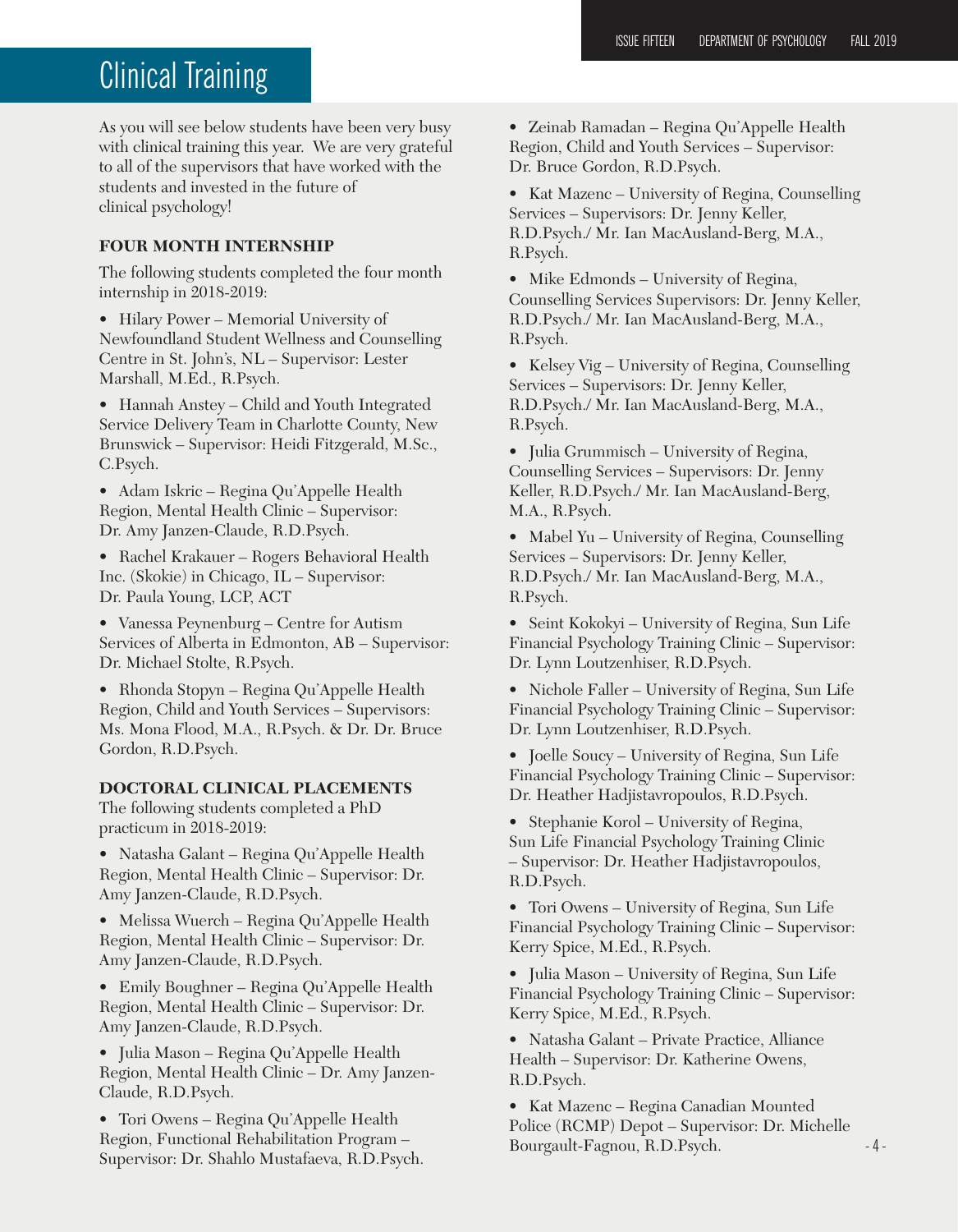### Predoctoral Residency Completion

I am pleased to report that the following students have completed the predoctoral residency this year:

- Sarah Reiser, University of Manitoba Clinic-Health
- Luke Schneider, Nova Scotia Health Authority Annepolis Valley
- Andreea Tamaian, University of Ottawa, Ctr for Psychological Service
- Michelle Teale Sapach, Royal Ottawa Health Care Group
- Audur Thorisdottir, Saskatoon Health Region

### Please wish the following students well as they move on to complete the predoctoral residency in 2019-2020:

- Seint Kokokyi University of Manitoba Clinical Health, Winnipeg, MB
- Melissa Wuerch London Clinical Psychology Consortium, London ON
- Nathasha Gallant The Ottawa Hospital, Ottawa, ON
- Delaine Shakelton Waterloo Region Psychology Consortium, Kitchener-Waterloo, ON
- Erin Browne Edmonton Consortium, Edmonton, AB
- Sarah Ivens Saskatoon Health Region, Saskatoon, SK

.

## 2019 Fall Psychology Reception

Please join us on Thursday, October 17th, 2019 for our annual Psychology Fall Reception to recognize the contributions of our students, supervisors, faculty and staff.

| Date:                        | Thursday, October 17, 2019                                                   |
|------------------------------|------------------------------------------------------------------------------|
| <b>Reception Begins:</b>     | 4:30 PM                                                                      |
| Award Presentations: 5:00 PM |                                                                              |
| Location:                    | Research Innovation Centre (RIC) Atrium<br>University of Regina, Main Campus |

All are welcome.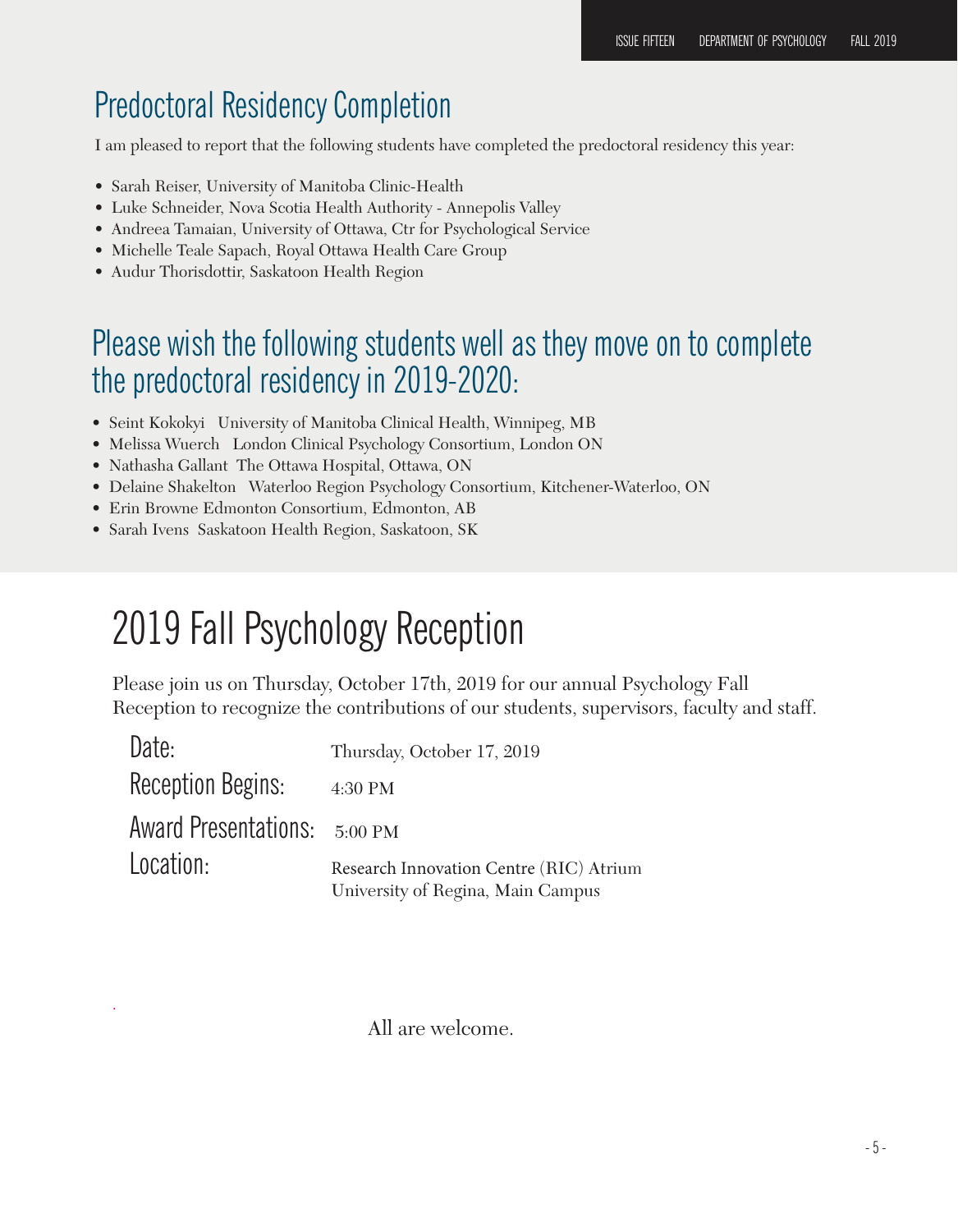### Message from the PGSA

On behalf of the Psychology Graduate Students Association (PGSA), welcome to the 2019-2020 academic year! The PGSA would like to extend a warm welcome to the 13 incoming Clinical Psychology and Experimental and Applied Psychology students.

The PGSA represents all psychology graduate students at the University of Regina. Our goals are to advocate for psychology graduate students; facilitate opportunities for students to contribute to; and maximize their educational experiences within the program, the department, and the greater University of Regina community. The PGSA strives to provide relevant information and support to all psychology graduate students, foster communication and cooperation among our members and the university community, and promote the goals and beliefs of all psychology graduate students.

The PGSA has had a very productive year on campus and in the community! We greeted the incoming PGSA members with our annual Welcome BBQ. The PGSA also continues the Psychology Graduate and Undergraduate Mentorship programs, fostering supportive relationships between senior and junior students. Social events featuring bowling, batting cages, and regular meetings at the Owl allowed students to gather outside of graduate work. PGSA members are actively involved with committees and initiatives for the Faculty of Graduate Studies and Research and the University of Regina. Within the community, the PGSA co-sponsored a meditation presentation and practice with Buddhist monk, Bhante Debongshi, and PGSA members volunteered with Carmichael Outreach. The PGSA also is proud to have completed an initiative to support our own students' mental health. The Spirit Award honoring exemplary service to the PGSA was awarded to Nichole Faller in April.

We are excited to welcome the following 2019-2020 Executive members:

President: Rachel Krakauer Vice President: Hilary Power Treasurer: Michelle Paluzek External Relations: Rhonda Stopyn EAP Rep: Billea Ahlgrim GSA Rep: Ashley Balsom Union Steward: Hannah Anstey Clinical Committee Rep: Nichole Faller Social Rep: Tansi Summerfield CPA Rep: Hugh McCall APA Rep: Stephanie Korol Webmaster: Michael Edmonds First Year Clinical Rep: Emily Winters First Year EAP Rep: Rebekah Corpus PSA Rep: Michaela Flaman Faculty Liaison: Dr. Jeff Loucks Department and Curriculum Meeting Rep: Vanessa Peynenburg

The PGSA would like to congratulate our members who will be taking part in their residency year in 2019-2020. We wish you the best as you continue your careers! Thank you for your mentorship as well as contributions to the Psychology Department and the University.

To the department and university, thank you for the continued support. We look forward to another incredible year and connecting with everyone at future events.

Rachel Krakauer, President, PGSA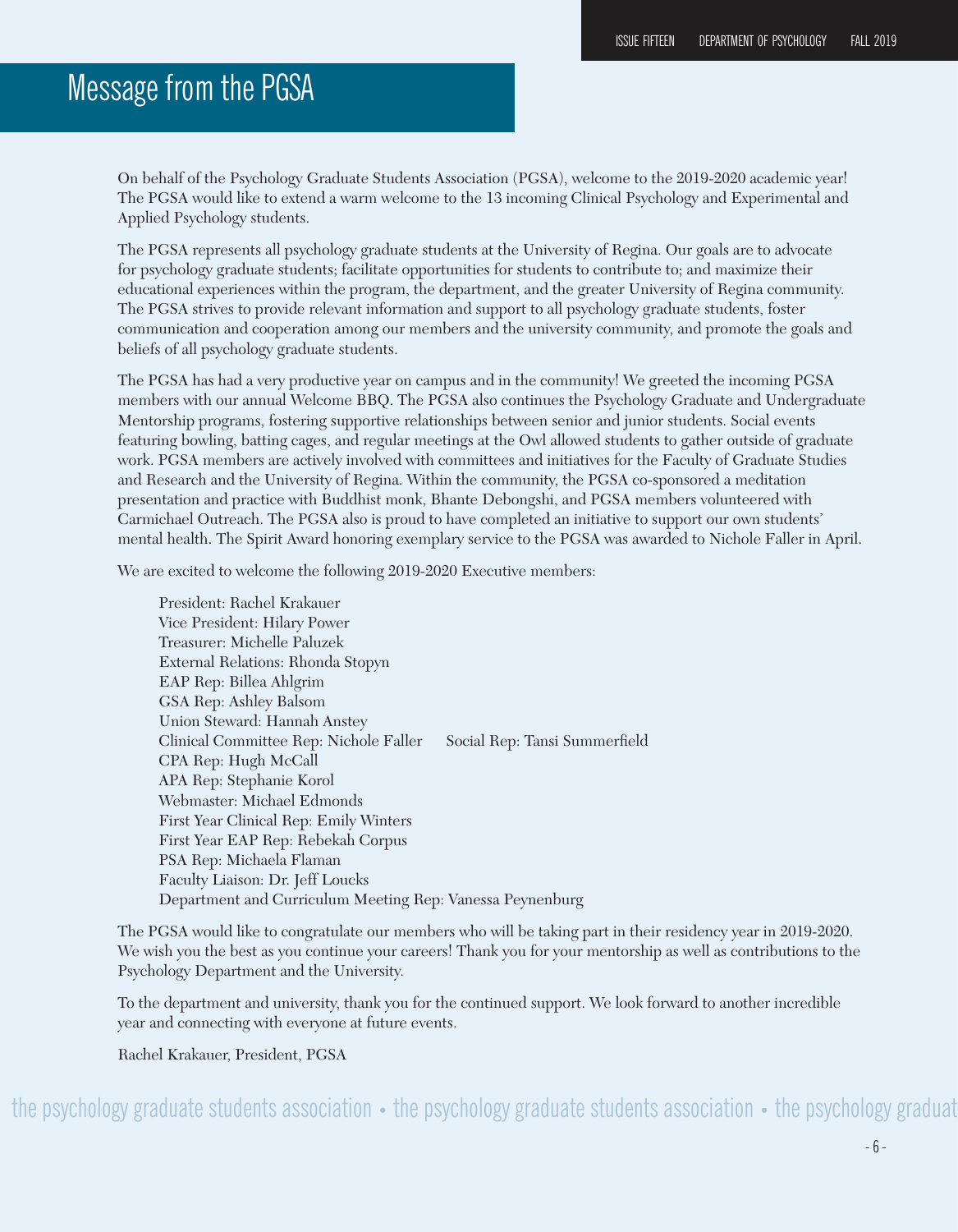### Faculty News



Dr Gordon J G Asmundson is the Development Editor of the Clinical Psychology Review, Editorin-Chief of the Journal of Anxiety Disorders, and leads the Anxiety and Illness Behaviours Lab. Recent research efforts of his team have helped to better understand the association between posttraumatic stress disorder and chronic pain and develop innovative treatments for people who experience these conditions together. Current research efforts, supported by an operating grant from the Canadian Institutes of Health Research (2013-2019), are focused on evaluating the efficacy of and understanding mechanisms underlying aerobic exercise as an adjuvant and stand alone treatment for posttraumatic stress disorder and other anxiety-related disorders.

Dr. Shadi Beshai is an Associate Professor of Psychology at the University of Regina, Canada. His research program is focused broadly on personalized psychotherapy for adult depression. Specifically, Dr. Beshai has published several articles on the adaptation and dissemination of cognitive-behavioral therapies (traditional and third wave) at home and aboard, and on examining socio-cognitive mechanisms (e.g., mindfulness; self-compassion; socio-emotional comparisons) of acute and recurrent depression. Dr. Beshai is the recipient of several prestigious awards, scholarships, and grants from institutions such as the Canadian Psychological Association, Social Sciences and Humanities Research Council of Canada, Canadian Institute of Health Research, and the Saskatchewan Health Research Foundation.





Dr. Carleton is currently serving as the Scientific Director for the Canadian Institute for Public Safety Research and Treatment (www.cipsrt.ca). He has received several prestigious awards, recognitions, grants, and government contracts, including a Canadian Institutes of Health Research Salary Award. He has recently been inducted as a Member of the Royal Society of Canada's College of New Scholars, Artists and Scientists. Dr. Carleton is actively involved in clinical and experimental research, with his interests including the biopsychosocial measurement, assessment, and treatments of trauma, anxiety, and somatic disorders, focusing on transdiagnostics, fundamental cognitions (e.g., intolerance of uncertainty), and shared emergent properties. He is the principal investigator for the Royal Canadian Mounted Police Longitudinal

PTSD Study (www.rcmpstudy.ca) and co-principal investigator on the Federal Internet Cognitive Behavioral Therapy Program for Public Safety Personnel. He still enjoys teaching and supervision of undergraduate and graduate students, and maintains a small private practice for military and public safety personnel who have anxiety and related disorders, particularly posttraumatic stress.

Dr. Gordon recently established the Women's Mental Health Research Unit thanks to funds recently awarded by the Canadian Foundation for Innovation. Its state-of-the-art infrastructure is designed to evaluate the effects of reproductive hormones on emotion and the stress response. Dr. Gordon also recently welcomed a postdoctoral fellow from Australia, Dr. Loveness Dube, to lead her program of research on mental health in the context of infertility, funded by a Saskatchewan Health Research Foundation (SHRF) Patient-Oriented Research Leader Award. Dr. Gordon is also currently wrapping up a SHRF-funded project testing the efficacy of mindfulness-based stress reduction for the prevention of perimenopausal depression. Her students are researching a range of topics related to women's mental health, including the effects of estrogen on aspects of emotion processing, cognitive functioning in the menopause transition, and menstrual cycle effects on addictive behaviour.





Dr. Bridget Klest and her graduate students are continuing research related to trauma, institutional betrayal, health, and healthcare. Additionally, Dr. Klest and her students have recently begun to study experiences of discrimination and marginalization, and how these factors relate to other variables studied in the lab.